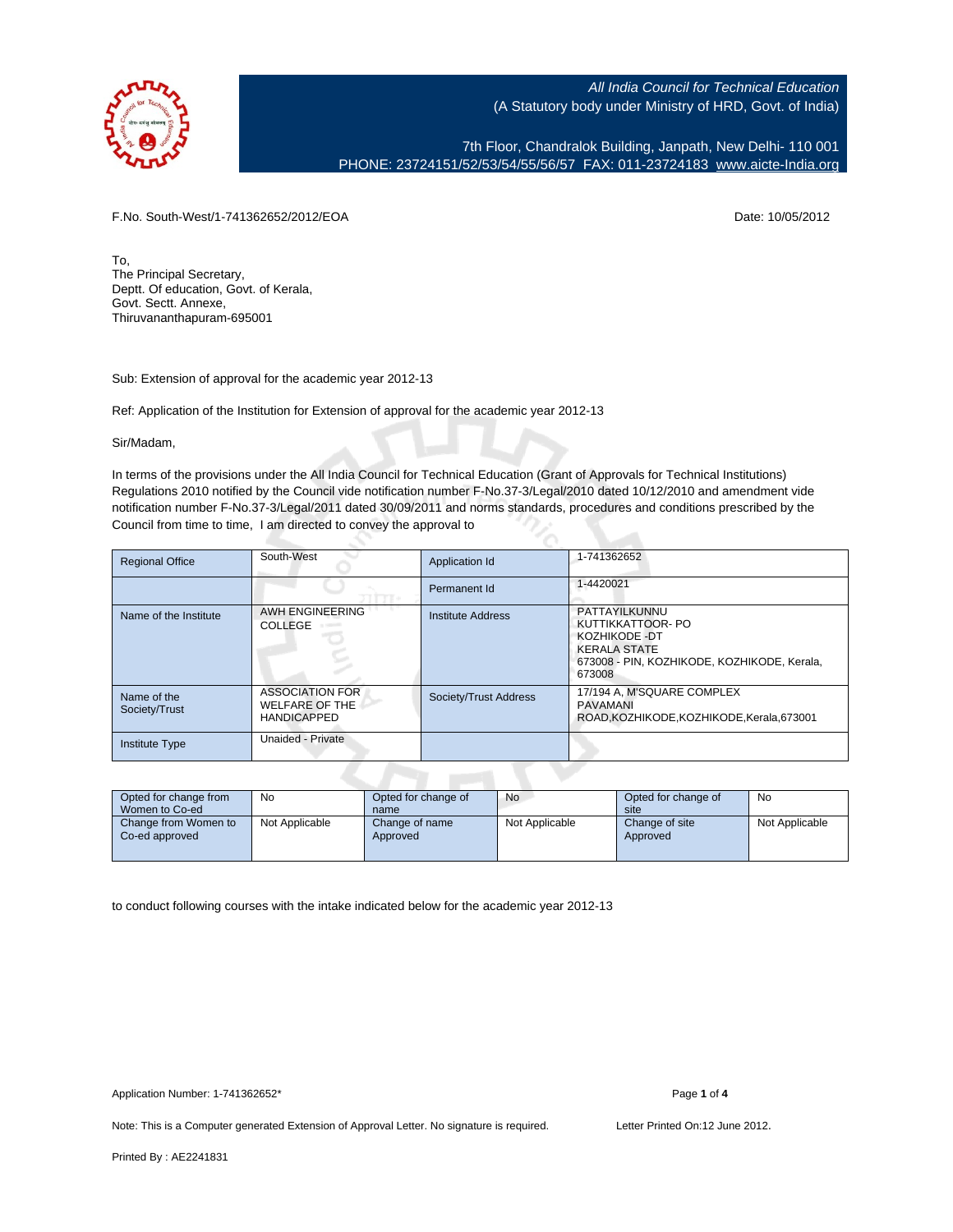

7th Floor, Chandralok Building, Janpath, New Delhi- 110 001 PHONE: 23724151/52/53/54/55/56/57 FAX: 011-23724183 [www.aicte-India.org](http://www.aicte-India.org)

| Application Id: 1-741362652<br>Program                | Shift     | Level                                        | Course                                                                      | Full/Part Time                    | <b>Affiliating Body</b>        | Intake 2011-12 | Intake Approved for<br>12-13 | $\overline{g}$ | $rac{O}{P}$ | Foreign Collaboration |
|-------------------------------------------------------|-----------|----------------------------------------------|-----------------------------------------------------------------------------|-----------------------------------|--------------------------------|----------------|------------------------------|----------------|-------------|-----------------------|
| <b>ENGINEERING</b><br>AND<br><b>TECHNOLOGY</b>        | 1st Shift | <b>UNDER</b><br><b>GRADUATE</b>              | <b>CIVIL</b><br><b>ENGINEERING</b>                                          | <b>FULL</b><br><b>TIME</b>        | Calicut University,<br>Calicut | 60             | 60                           | No             | No          | No                    |
| <b>ENGINEERING</b><br>AND<br><b>TECHNOLOGY</b>        | 1st Shift | <b>UNDER</b><br><b>GRADUATE</b>              | <b>ELECTRONICS</b><br>&<br><b>COMMUNICATI</b><br>ON ENGG                    | <b>FULL</b><br><b>TIME</b><br>mp. | Calicut University,<br>Calicut | 120            | 120                          | No             | No          | No                    |
| <b>ENGINEERING</b><br>AND<br><b>TECHNOLOGY</b>        | 1st Shift | <b>UNDER</b><br><b>GRADUATE</b>              | <b>ELECTRICAL</b><br><b>AND</b><br><b>ELECTRONICS</b><br><b>ENGINEERING</b> | <b>FULL</b><br><b>TIME</b>        | Calicut University,<br>Calicut | 60             | 60                           | No             | No          | No                    |
| <b>ENGINEERING</b><br>AND<br><b>TECHNOLOGY</b>        | 1st Shift | <b>UNDER</b><br><b>GRADUATE</b><br><b>TO</b> | <b>INFORMATION</b><br><b>TECHNOLOGY</b>                                     | <b>FULL</b><br><b>TIME</b>        | Calicut University,<br>Calicut | 60             | 60                           | No             | No          | No                    |
| <b>ENGINEERING</b><br><b>AND</b><br><b>TECHNOLOGY</b> | 1st Shift | <b>UNDER</b><br><b>GRADUATE</b>              | <b>MECHANICAL</b><br><b>ENGINEERING</b>                                     | <b>FULL</b><br><b>TIME</b>        | Calicut University,<br>Calicut | 60             | 60                           | <b>No</b>      | <b>No</b>   | No                    |
| <b>ENGINEERING</b><br>AND<br><b>TECHNOLOGY</b>        | 1st Shift | <b>UNDER</b><br><b>GRADUATE</b>              | <b>COMPUTER</b><br><b>SCIENCE &amp;</b><br><b>ENGINEERING</b>               | <b>FULL</b><br><b>TIME</b>        | Calicut University,<br>Calicut | 60             | 60                           | No             | No          | No                    |
| <b>MCA</b>                                            | 1st Shift | POST<br><b>GRADUATE</b>                      | <b>MASTERS IN</b><br><b>COMPUTER</b><br><b>APPLICATIONS</b>                 | <b>FULL</b><br><b>TIME</b>        | Calicut University,<br>Calicut | 60             | 60                           | No             | No          | No                    |
| <b>ENGINEERING</b><br>AND<br><b>TECHNOLOGY</b>        | 1st Shift | POST<br><b>GRADUATE</b>                      | <b>INDUSTRIAL</b><br><b>ENGINEERING</b>                                     | <b>FULL</b><br><b>TIME</b>        | Calicut University,<br>Calicut | 18             | 18                           | No             | No          | No                    |
| <b>ENGINEERING</b><br>AND<br><b>TECHNOLOGY</b>        | 1st Shift | POST<br><b>GRADUATE</b>                      | <b>VLSI</b>                                                                 | <b>FULL</b><br><b>TIME</b>        | Calicut University,<br>Calicut | $\mathbf 0$    | 18                           | No             | No          | No                    |

Application Number: 1-741362652\* Page **2** of **4**

Note: This is a Computer generated Extension of Approval Letter. No signature is required. Letter Printed On:12 June 2012.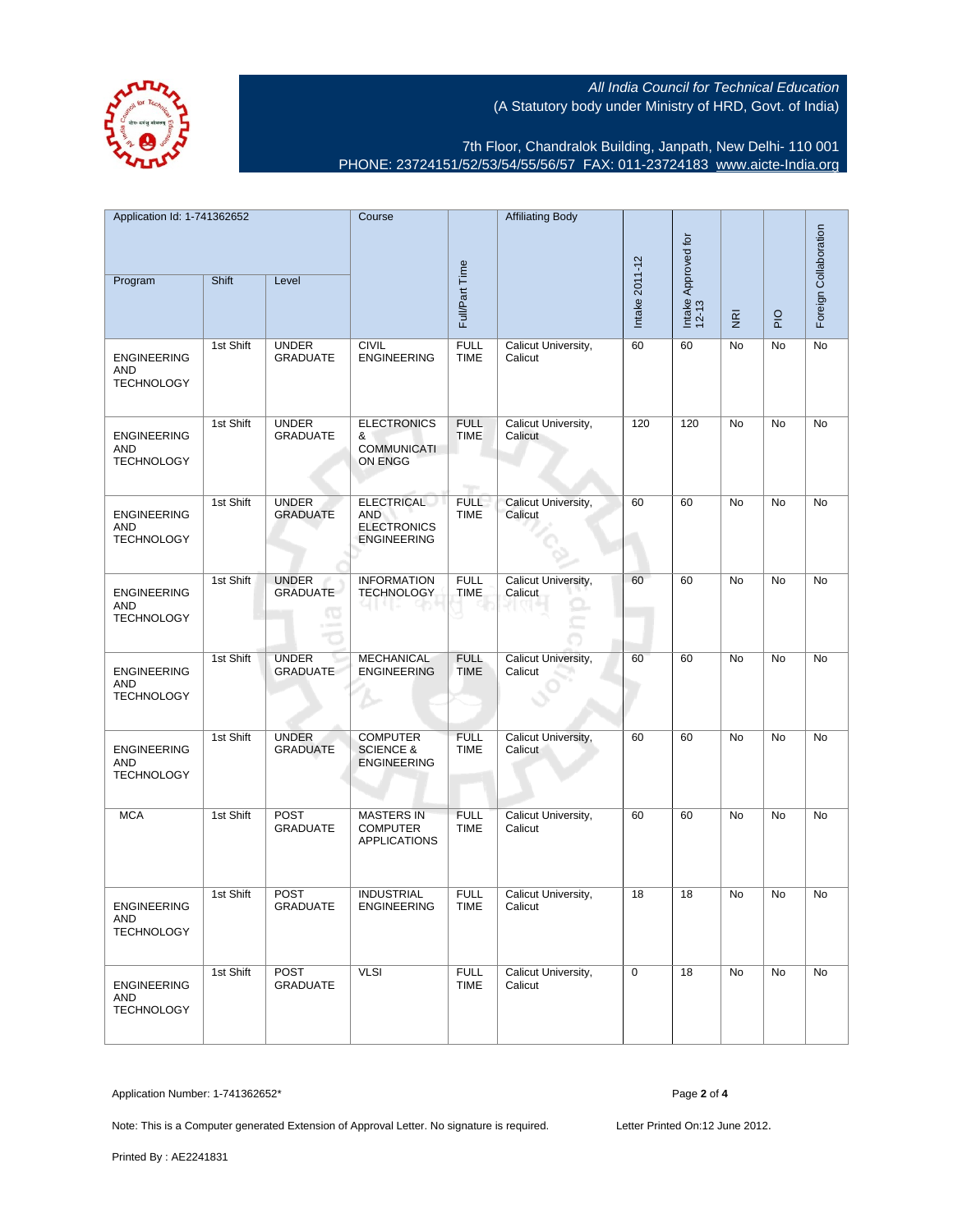7th Floor, Chandralok Building, Janpath, New Delhi- 110 001 PHONE: 23724151/52/53/54/55/56/57 FAX: 011-23724183 [www.aicte-India.org](http://www.aicte-India.org)

| Application Id: 1-741362652                           |           | Course                         | Time                                    | <b>Affiliating Body</b>    | $\mathbf{\Omega}$<br>루         | $\overline{p}$<br>Approved |                 |                | Collaboration  |         |
|-------------------------------------------------------|-----------|--------------------------------|-----------------------------------------|----------------------------|--------------------------------|----------------------------|-----------------|----------------|----------------|---------|
| Program                                               | Shift     | Level                          |                                         | Full/Part                  |                                | $2011 -$<br>Intake         | Intake<br>12-13 | $\overline{g}$ | $\overline{P}$ | Foreign |
| <b>ENGINEERING</b><br><b>AND</b><br><b>TECHNOLOGY</b> | 1st Shift | <b>POST</b><br><b>GRADUATE</b> | <b>STRUCTURAL</b><br><b>ENGINEERING</b> | <b>FULL</b><br><b>TIME</b> | Calicut University,<br>Calicut | 0                          | 18              | <b>No</b>      | No             | No      |

The above mentioned approval is subject to the condition that AWH ENGINEERING COLLEGE shall follow and adhere to the Regulations, guidelines and directions issued by AICTE from time to time and the undertaking / affidavit given by the institution along with the application submitted by the institution on portal.

In case of any differences in content in this Computer generated Extension of Approval Letter, the content/information as approved by the Executive Council / General Council as available on the record of AICTE shall be final and binding.

 $\theta$ 

Strict compliance of Anti-Ragging Regulation:- Approval is subject to strict compliance of provisions made in AICTE Regulation notified vide F. No. 37-3/Legal/AICTE/2009 dated July 1, 2009 for Prevention and Prohibition of Ragging in Technical Institutions. In case Institution fails to take adequate steps to Prevent Ragging or fails to act in accordance with AICTE Regulation or fails to punish perpetrators or incidents of Ragging, it will be liable to take any action as defined under clause 9(4) of the said Regulation.

**(Dr. K P Isaac)**

Member Secretary, AICTE

Copy to:

- **1. The Regional Officer,** All India Council for Technical Education Health Centre Building Bangalore University Campus Bangalore - 560 009, Karnataka
- **2. The Director Of Technical Education,** Kerala
- **3. The Registrar,** Calicut University, Calicut
- **4. The Principal / Director,** AWH ENGINEERING COLLEGE PATTAYILKUNNU KUTTIKKATTOOR- PO KOZHIKODE -DT

Application Number: 1-741362652\* Page **3** of 4

Note: This is a Computer generated Extension of Approval Letter. No signature is required. Letter Printed On:12 June 2012.